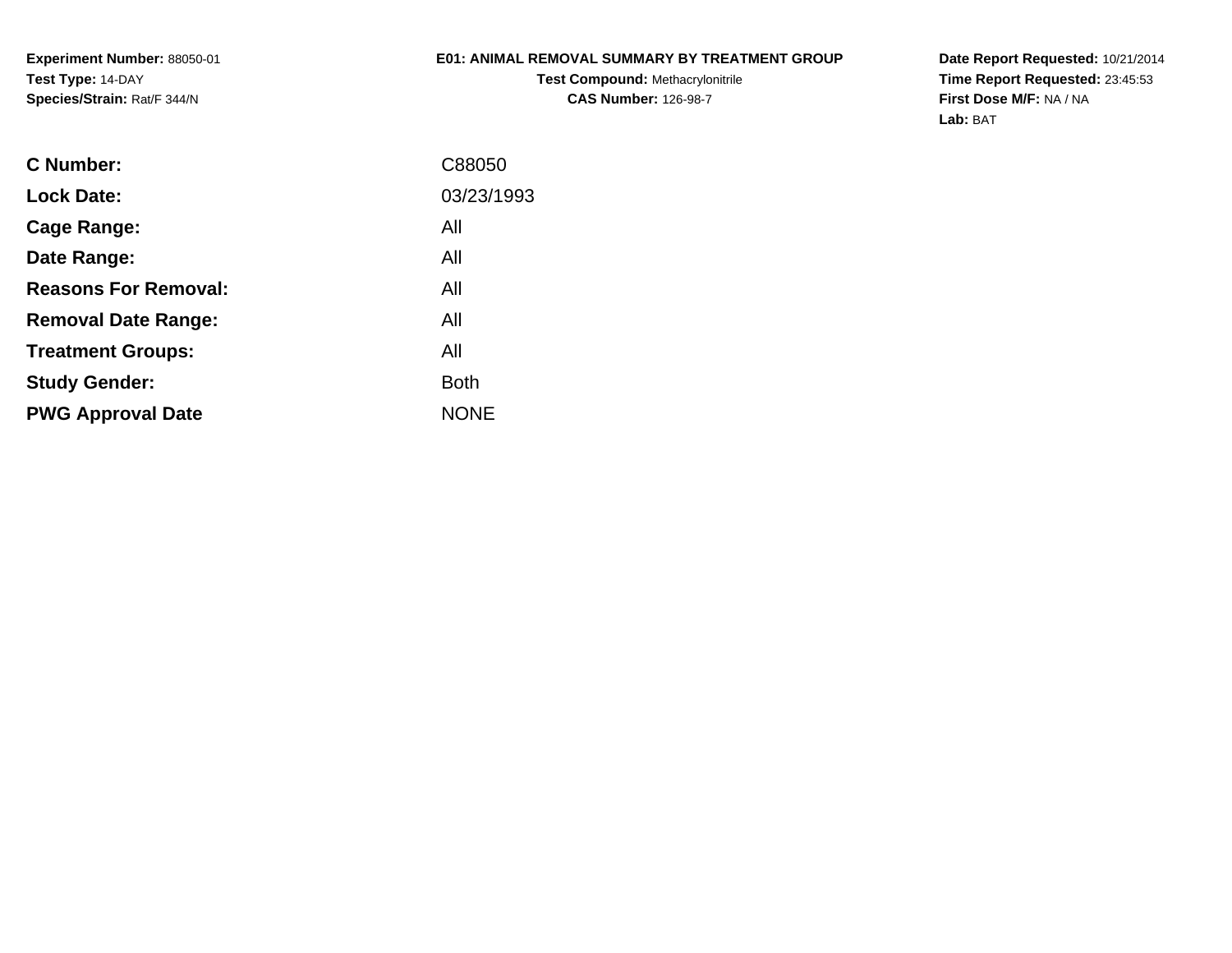## **E01: ANIMAL REMOVAL SUMMARY BY TREATMENT GROUP**

**Test Compound:** Methacrylonitrile**CAS Number:** 126-98-7

**Date Report Requested:** 10/21/2014 **Time Report Requested:** 23:45:53**First Dose M/F:** NA / NA**Lab:** BAT

#### **MALE**

| <b>TREATMENT</b>              | <b>Terminal</b><br><b>Sacrifice</b> |
|-------------------------------|-------------------------------------|
| $0$ G/L                       | 5                                   |
| 0.3 G/L<br>0.6 G/L<br>1.2 G/L | 5                                   |
|                               | 5                                   |
|                               | 5                                   |
| 2.4 G/L                       | 5                                   |
| 4.8 G/L                       | 5                                   |
| <b>TOTAL</b>                  | 30                                  |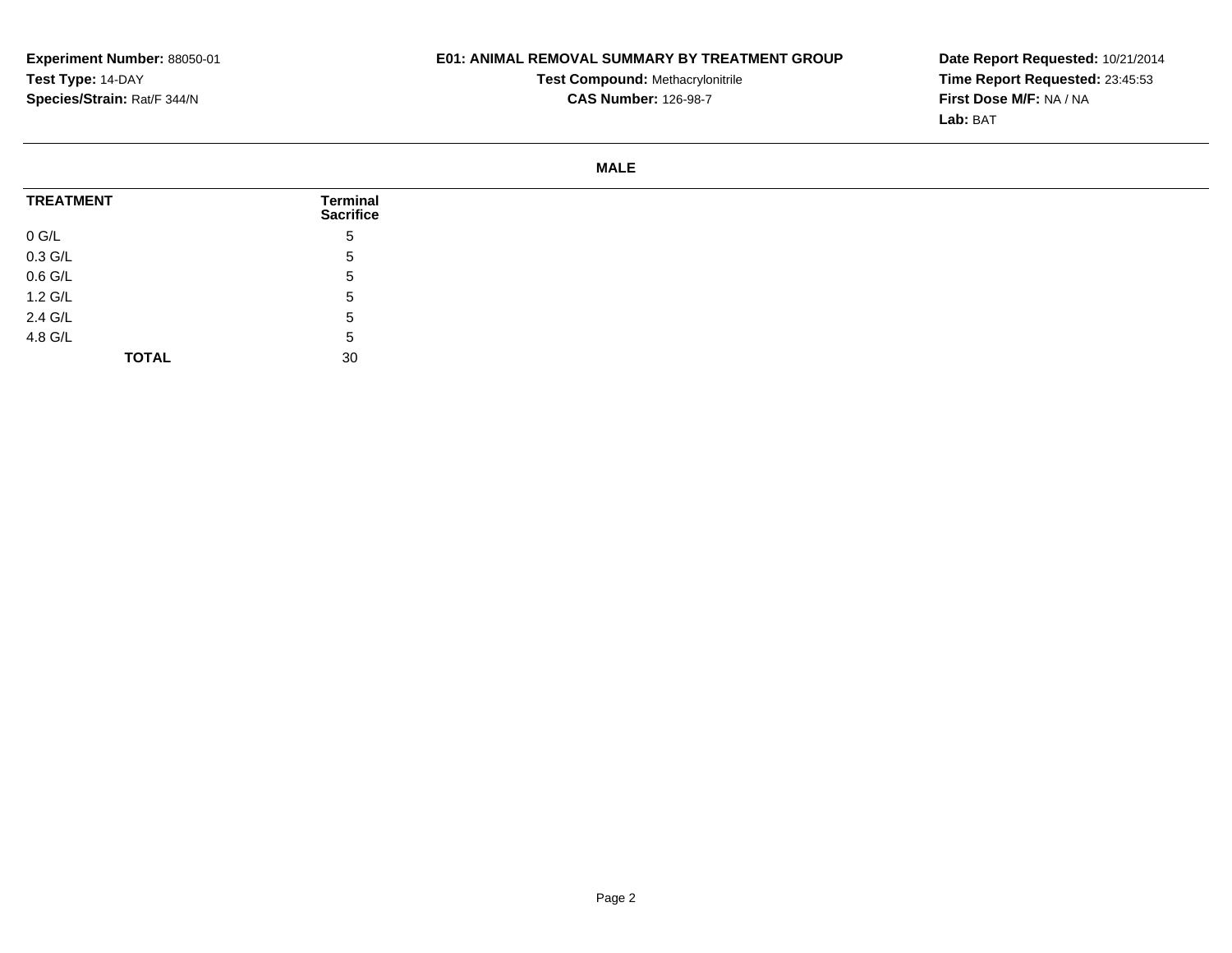# **E01: ANIMAL REMOVAL SUMMARY BY TREATMENT GROUP**

**Test Compound:** Methacrylonitrile**CAS Number:** 126-98-7

\*\*\*END OF MALE DATA\*\*\*

**Date Report Requested:** 10/21/2014 **Time Report Requested:** 23:45:53**First Dose M/F:** NA / NA**Lab:** BAT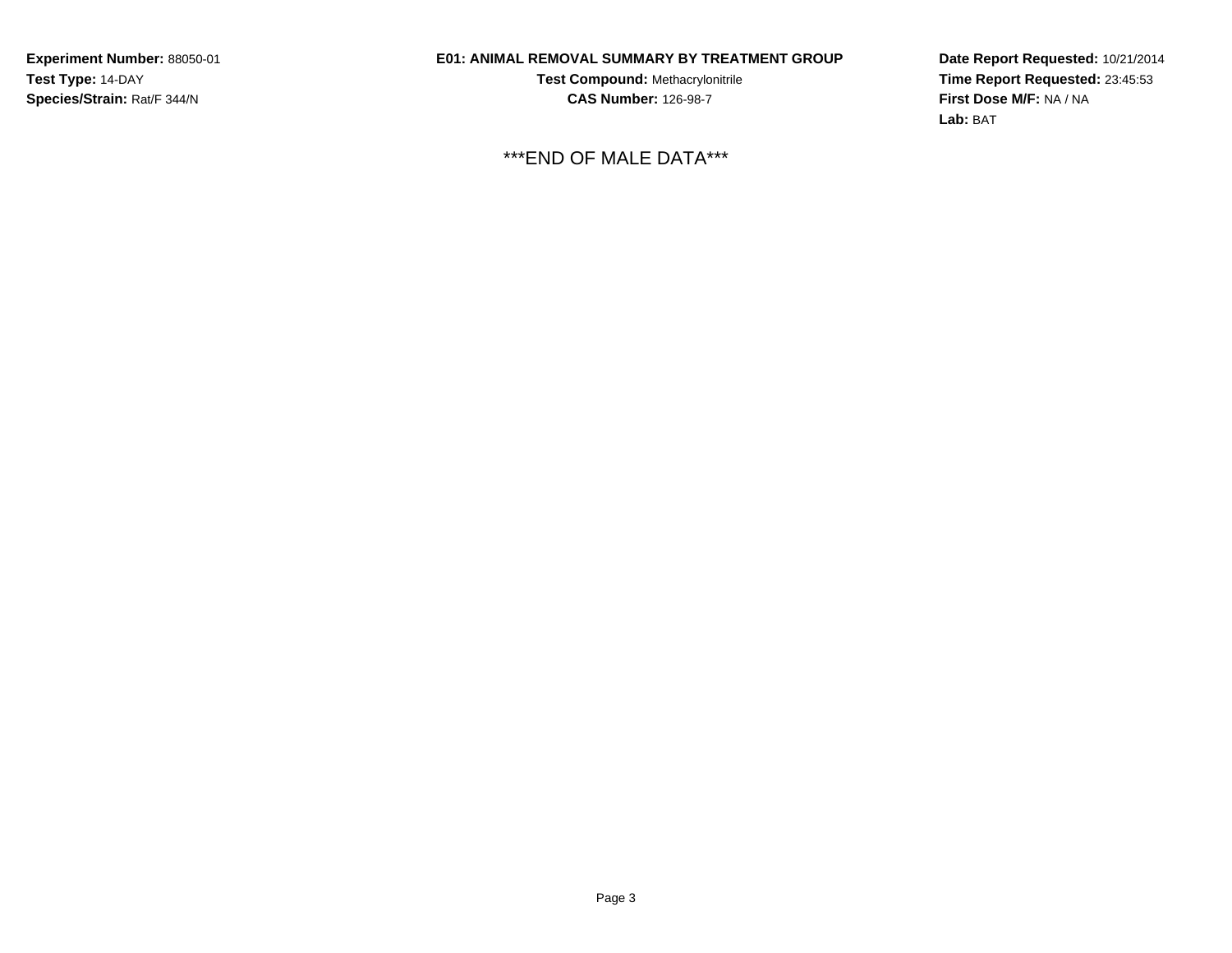## **E01: ANIMAL REMOVAL SUMMARY BY TREATMENT GROUP**

**Test Compound:** Methacrylonitrile**CAS Number:** 126-98-7

**Date Report Requested:** 10/21/2014 **Time Report Requested:** 23:45:53**First Dose M/F:** NA / NA**Lab:** BAT

#### **FEMALE**

| <b>TREATMENT</b>          | Terminal<br><b>Sacrifice</b> |
|---------------------------|------------------------------|
| $0$ G/L                   | $5^{\circ}$                  |
| $0.3$ G/L                 | <sub>5</sub>                 |
| $0.6$ G/L                 | $5^{\circ}$                  |
| $1.2 \text{ } \text{G/L}$ | $\mathbf{p}$                 |
| 2.4 G/L<br>4.8 G/L        | 5                            |
|                           | <sub>5</sub>                 |
| <b>TOTAL</b>              | 30                           |